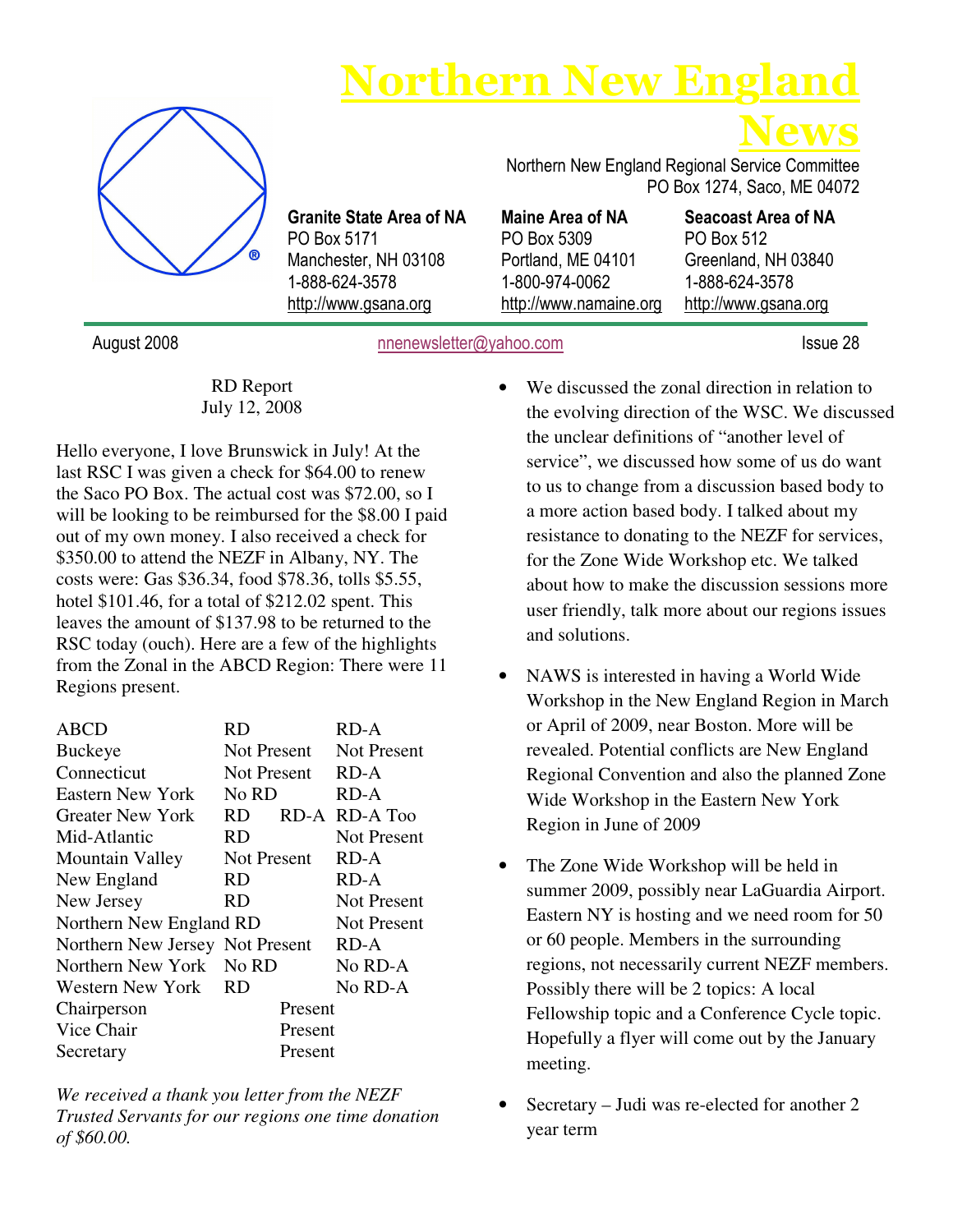- Vice Chair Elliot from ABCD and Richie from Eastern NY were both nominated for Vice Chair. Elliot was elected as Vice Chair
- Jeremy was nominated Chairperson. Richie was also nominated and accepted for Chair. Richie was elected as Chairperson

#### Next NEZF meetings

- **January 23-25, 2009** hosted by Connecticut Region Courtyard by Marriott Cromwell 4 Sebethe Drive Cromwell, CT 06416 \$99/night
- **June 26-28, 2009** hosted by Eastern New York region
- **January 29, 30, 31 2010** Greater New York Region
	- Suggestion that either someone from the hosting region or a funded RD be our chairperson and Vice Chair and dispense with the "unfunded trusted servants" issue.
	- Began discussing the disposition of the money management proposal from the January Zone. (*I messed up and did not do my homework on these proposals, and did not ask for feedback at the region for the proposals)*
	- Suggested to explore e-Bank as an option for holding funds for the zone
	- The Money Management proposal was **tabled** because many of the regions did not get a regional conscience. (Must bring it back to the NNE)
	- Website 8 Regions voted in favor of funding the NEZF website \$  $240.00 - 8$  regions were to pay

\$30.00 per region. Earlier Richie was directed not to pay out of his own pocket. To date, he has not received \$40.00. Money was received from: ABCD, NNJ, NE, NNE, ENY, GNY, Mid-A, \$20.00 each was received from Mountain Valley and 2 anonymous personal contributions. Now that the funding has been received, we should be able to see the beginnings of the website be unveiled by beginning of August

- Began discussing the proposal to create a website position for the NEZF from the last meeting. This is a proposal that would require guideline changes, and will be postponed until the next meeting.
- We heard the following proposal:

**Proposal:** That the Chair and Vice Chair of the NEZF be members from the hosting region.

Intent: We the regions of the NEZF have qualified members in our Fellowship that are capable to facilitate the NEZF

Proposal will be revised and submitted in January

• To use the \$200.00 to purchase software to help the secretary with the minutes. Proposal withdrawn due to the extreme vagueness of the wording.

The topic for the January 2009 NEZF will be the Area Planning Tool adapted for the Zonal Forum. We will be using the Zonal Planning Tool, not just discussing it.

I have been keeping up with the usual updating of the NAWS database for the meetings in the region. In the next few days I will update the database with the info of our new Trusted Servants from today's elections.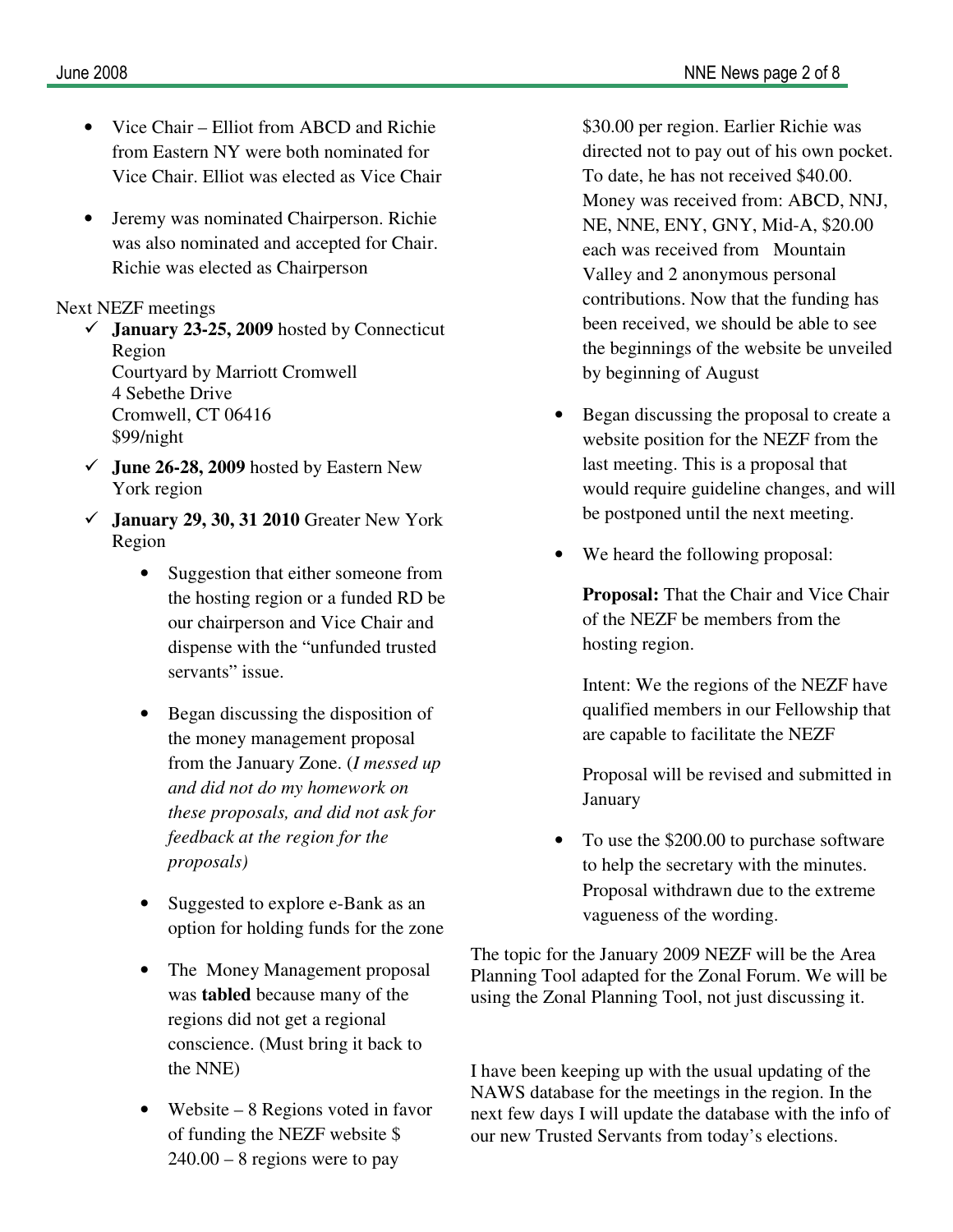- The 6<sup>th</sup> Edition Basic Text will be available
- on October 1, 2008. It will cost \$11.00. At this time the  $5<sup>th</sup>$  edition will be removed from inventory. The  $6<sup>th</sup>$  Edition Commemorative Edition will also be available on October  $1<sup>st</sup>$  and will cost \$25.00..
- The new pamphlets **By Young Addicts, For Young Addicts** and **For The Parents And Guardians Of Young People In NA** have been available since July  $1<sup>st</sup> 2008$ .
- NAWS will start producing Bronze colored Roman Numeral medallions. Release date is October  $1<sup>st</sup>$ , 2008
- The July 30 deadline is fast approaching for the Service Pamphlets current out for review and input. If a Delegate is elected today, then I will work with he or she to insure that any and all input will be given to the World Board by the deadline.

Since the last RSC, I attended all three ASCs to give a brief WSC report and to answer questions. It was a lot of fun interacting about the Conference stuff, when it was so fresh. At the Granite State Area meeting, people were pretty upset over the idea that the RD-A was not going to run for the Regional Delegate position. Some members strongly felt that if the RD-A knew that he was not going to be the RD, then he should not have attended the WSC and maybe we could have someone else to go instead.

This is a time of mixed emotions for me. Being the Regional Delegate of the region I love so much has been an incredible experience for me. I have grown tremendously in the 6 years that I have been serving as the RD, and I appreciate the trust and support that I have received from the NA members throughout our region. I look forward to working with the Delegate(s) to insure a smooth transition. The hard part will be minding my own business! I have got to end this report now! Thanks, Rotating out RD

We thank you for your diligent service to NA.

### **In this issue:**

Rotating out RD's Final Report. p.1,2, 3

E.S.H: How Service Works for me. p 4

Meeting updates and List links. p.5

E.S.H.: Being of Service. p.5

Searching for Spiritual Principles. p. 6

Up coming events p.7

More Recovery Terms to find: p.8

**DISCLAIMER: The opinions expressed here do not necessarily reflect the views of NA as a whole, the NNE RSC, or the Newsletter Subcommittee.** 



Do I see what H.P. has is mind for me? How do I find out? Hmmmm.

# *NNERSC News*

Next RSC meeting is **September 13**, 2008 in Granite State Area http://www.gsana.org/download/0708RSCweb.pdf

http://namaine.org/serviceSchedule.html

Dates of future RSC meetings are: September 13, 2008 (Granite State Area) November 8, 2008 (Maine Area) January 10, 2009 (Maine Area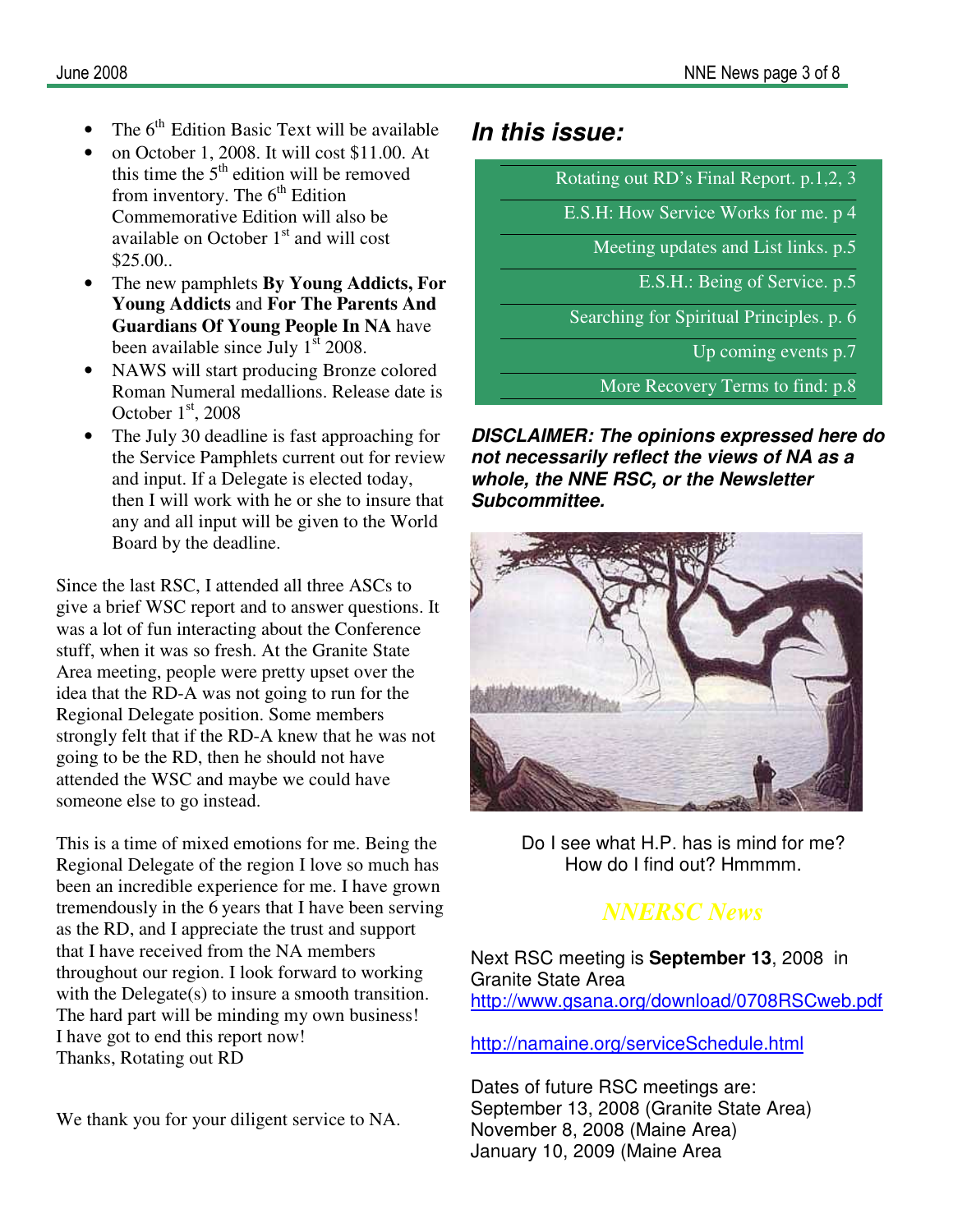# **How Service Works For Me!**

When I first came to recovery, I looked at trusted servants as the "grown-ups" in my home group. They had responsibilities that I didn't even understand. But most of all, the they were "trusted." I wanted that. The first time I was entrusted with the keys to our meeting space and given the responsibility of opening up and setting up for the meeting, I was so nervous and scared I would do it wrong or be late, or, worse, forget! I had so little experience living clean. It was good for me to see I could be useful. It kept me coming back during times I would rather have skipped the meeting and gone back to my old ways, something I couldn't afford to do.

When I moved to Maine, the new home group was so small that everybody shared the responsibilities for keeping the meeting going. Over and over again my new recovery family reminded me: "We don't do anything alone! There's always help." When I took the position of group secretary, they walked me through the business meetings until I could do it myself. When I couldn't open during a snowstorm, a person who lived closer could. I began to feel a part of instead of apart from.

Eventually, I came to realize some of our members were going to something called Area Service, and they seemed pretty enthusiastic about it. They gave up a whole Saturday each month and came back with reports for the group. Most of it was mystifying to me, but I understood one thing about "Area" – It was one step closer in the service structure to the amazing addicts who had written the literature at NA World Service, and that meant they had but one primary purpose: to carry the message of hope and recovery to the still-suffering addict, as they had done for me when I first walked through those doors. I began to realize I was a part of something I could be proud of.

Eventually, I moved about an hour away and my new home group was almost defunct. Three or four addicts had been keeping it together, falling behind in the rent, with no literature, very few key tags, and low morale. I missed my old home group terribly.

And then it hit me: If I got involved with Area Service, I could see my old friends once a month! So I asked the group if they would hold a business meeting and discuss sending a GSR (General Service Representative) to Area Service. They said okay, and that was that!

At my first meeting of Area Service, I was thrilled to see so many old friends. As I explained the situation of my new home group, I was told I could apply for a new group started package, which would help replace some items that had been stolen from the group. I did, the committee voted, and I returned home with a package of Informational Pamphlets, a Basic Text, a set of the opening readings, and key tags! All the words in the world could not have conveyed the loving support of the fellowship of NA for our sick and suffering group better than did the gift of those materials to help us put on a meeting.

After attending a couple of meetings of Area Service, I began to wonder about some of the coordinator positions that were open. I noticed they were announced every time, and the Chairman said if anyone was interested to speak to him, so I did, and eventually I was elected to one of them. It's a lot of responsibility, but I don't do it alone. I have the support of the other Chairpersons, my sponsor, and all the recovering addicts whom I see in meetings, as well as from the addict who held the position previously.

Service has been a big part of my recovery. It's kept me coming back, sometimes for the addict who expected a meeting, sometimes for something new to do, or to make new clean friends. Through service I have learned that I can be responsible and that I am trustworthy, and that you are, too. We're all in this together, and each of us carries the message in our unique way, and between us we are sure to attract the addict who needs recovery today.

Thanks for letting me share how it works for me!

In loving service,

Phyllis C. Who Am I Group of Waterville, ME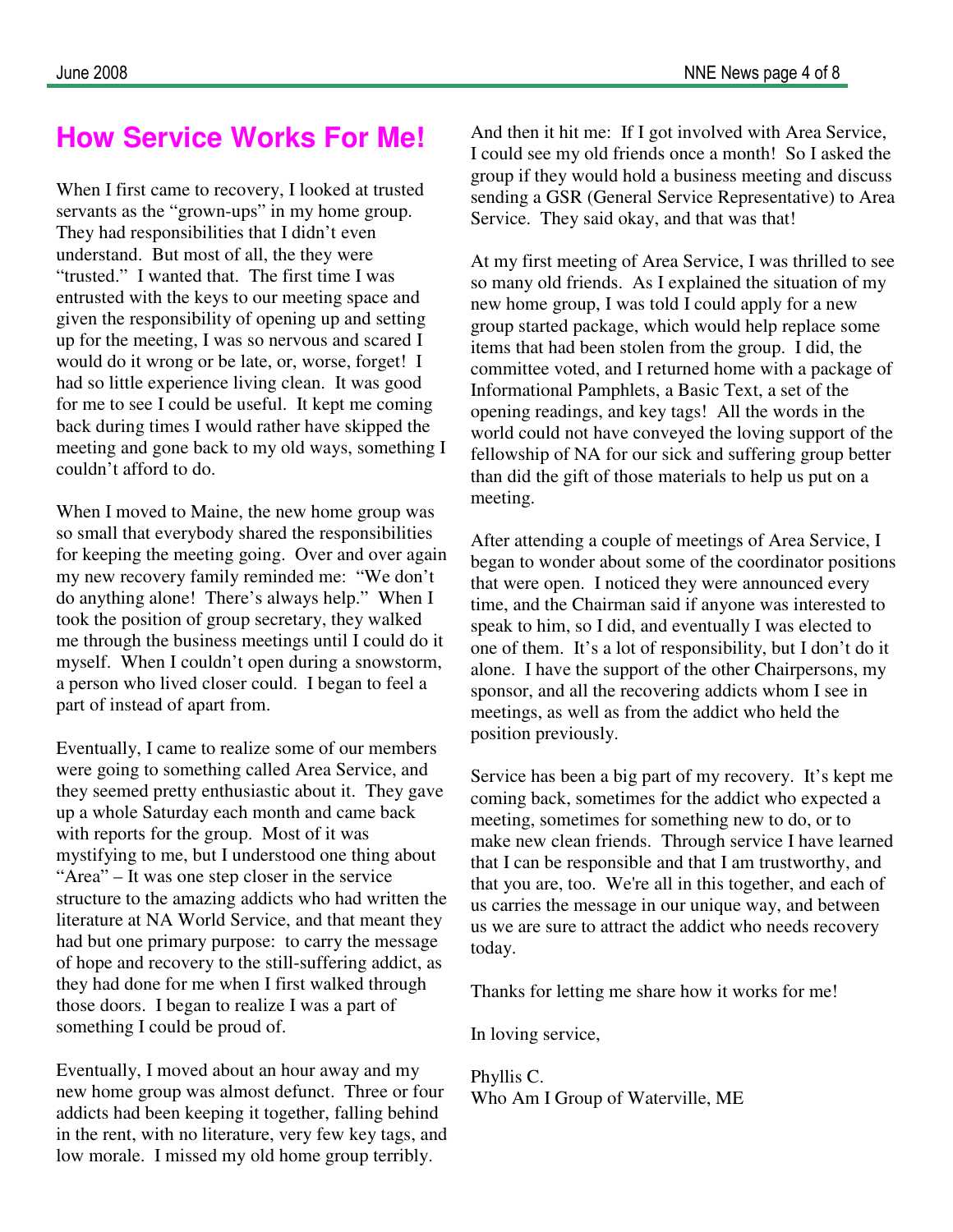

Does my disease try any way it can to kill me? What is it trying today? What are my possible solutions? Keep Coming Back More will be revealed.

#### ONLINE MEETING LINKS

http://www.gsana.org/download/GSANA\_Meeti ng\_List.pdf http://namaine.org/docs/mtglist.pdf

### MEETING LIST CHANGES

#### MEETING MOVING

Tuesday Night: New Location: SISTERS BACK TO BASICS GROUP : YMCA, 30 Mechanic Street, (Basement), Nashua, NH

#### What's Going on in Your Area

**Maine Area** 

**Granite State Area** 

#### **Seacoast Area**

# *Being of Service Are you willing to step up?*

I believe that service is just one area of a well rounded program. It is a special place for addicts who are willing to step out of their comfort zone, and give of themselves. Service has been an integral part of my recovery. It keeps me in line with being God centered instead of being self centered... which is the core of my disease. It helps me to stay in tune with the ever changing atmosphere of recovery in and out of my area. It helps me to make amends to

the still suffering addict, and the community in which I live; because I was the liar, cheat and theif that everyone had to deal with.

Service is really a gift that only we can open when we choose to participate. My experience with service has helped me to grow into the person God, and I, knew I could be. Everything I've learned in service has been transfered to my everyday home and work life... I've learned how to handle money with a treasury commitment. I've learned that if I suit up, get to a meeting to set up, the addict seeking recovery will show up.... secretaries are invaluable. I've learned that it is not all about me. That it is all about you, and meeting your needs; and in the process my needs are met way beyond my wildest dreams. I've learned by being a literature distribution officer in my area, that I can handle a bank account, inventory supplies, and complete the reordering process to be sure that the still suffering addict has the life saving literature that Narcotics Anonymous offers. I've been trusted in recovery by being of service. My own family wouldn't trust me for a really long time. It has taken them a decade or more to allow me to be in their presence without thinking in the back of their minds if I was going to rip them off. That alone is a miracle in itself!

So my question to you is.... Are you willing to be of service?

Posted on the Cirna.org web page anonymously (thank you)

### **Carry The Message!**

**"We can only keep what we have by giving it away." This is your space to share your experience, strength and hope. We have an open topic forum and a forum emphasizing service work. Poetry, Art, Photo's and articles regarding NA History (personal or archival snippets) are welcome. There are many ways to share experience, strength and hope.** 

**Please send your contributions along with your release form to the nnenewsletter@yahoo.com. , or to NNERSC, P.O. Box 1274, Saco, ME 04072. Please try to limit your sharing to half a page, single-spaced. Thanks in advance for your participation.** 

**→ October Issue Deadline: September 15th**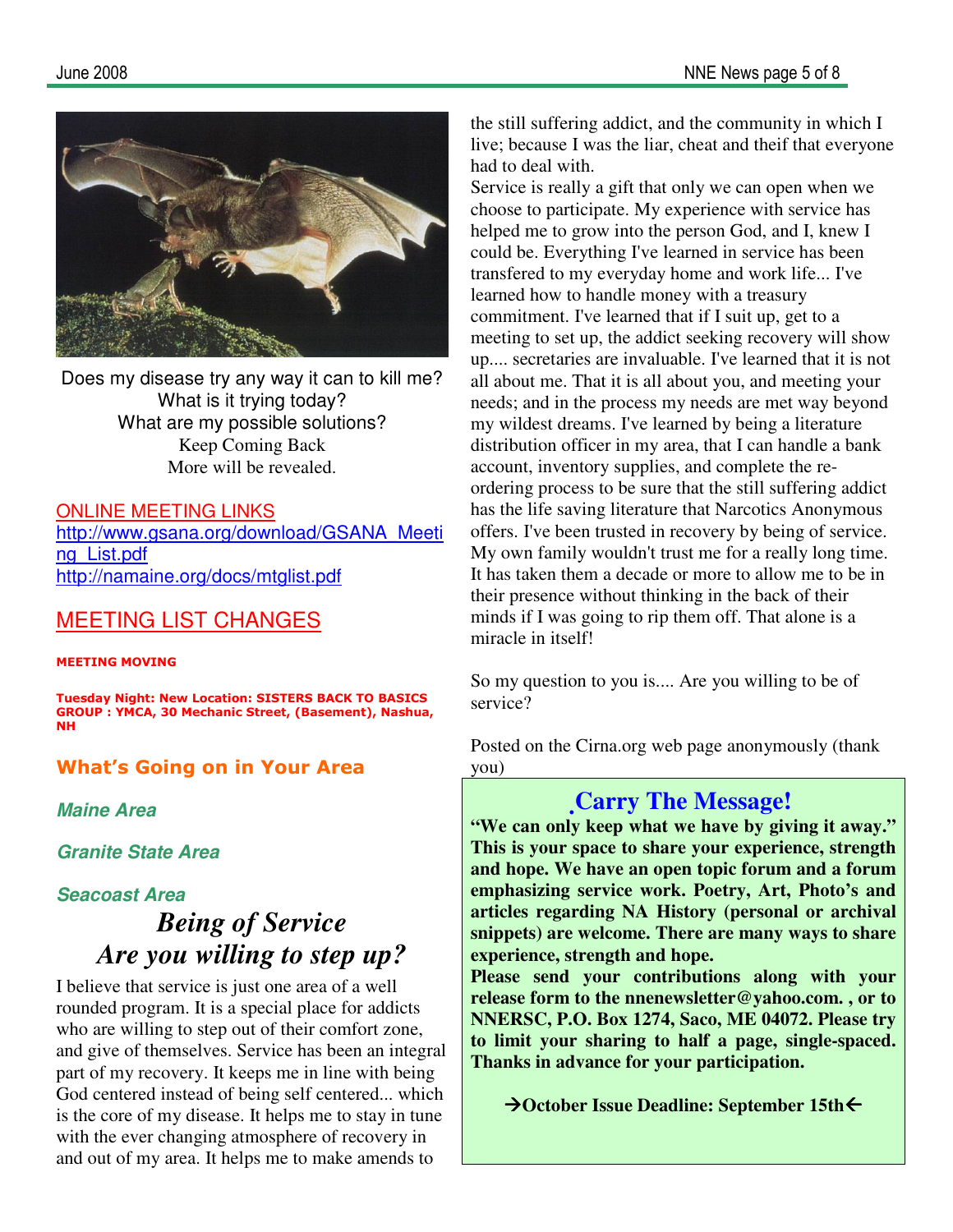# Searching for Spiritual Principles

Words can be forwards, backwards, and diagonally.

E P O H E E I O I E O O O C D I V R A E N T O D S R I E S N N I O H R L T A N E O S T S L A E O L S U M N O R N L O E U Y T H E L U E M P V R E C N A R E L O T A N H E I E N L G N O R C D N N N S O C I L N N E H T E N I E E O P E N - M I N D E D N E S S H I D I N M L U T M N O D I A T R T G I R L S N E Y G N E T I Y H I S T I W E O E G N I R A H S I D O W S M E I S E I U F P F N R N I I T O M O C R R I S E I A C O H E T E L T M T A E U N T R E C S O E E N I N L C E O T E W Y N V R Y S E L E S E T E D O N H U O N D U E I A I N N F E D N R

| Caring    | Faith           | Honesty                      |
|-----------|-----------------|------------------------------|
| Hope      | <b>Humility</b> | Open-mindedness              |
| Patience  | Service         | Sharing                      |
| Surrender |                 | Tolerance Unconditional love |
|           |                 |                              |

**Willingness**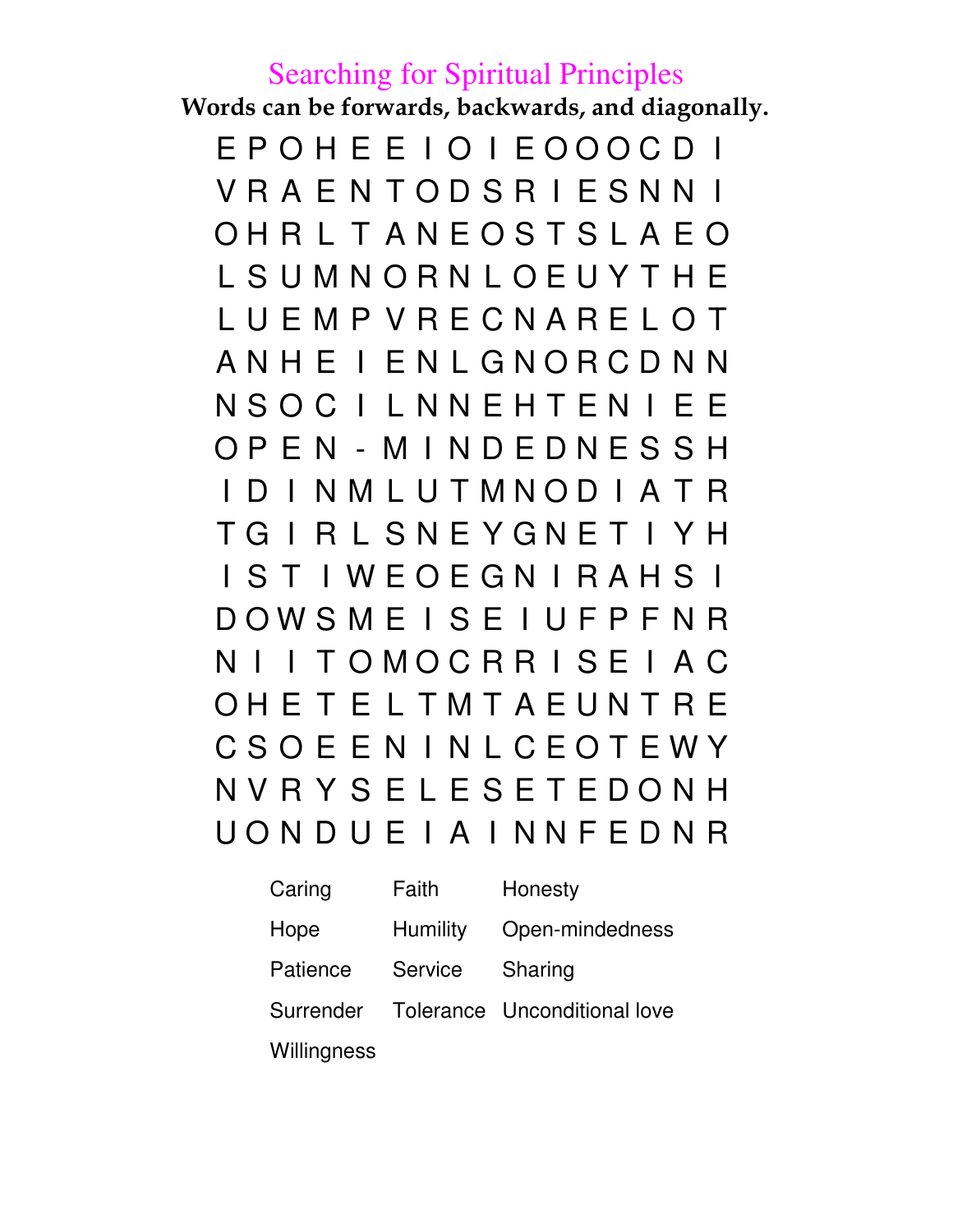# **Northern New England Region of NA—August 2008**

| Fri.                      | Sat.                                    | Sun.                                             |  |  |  |  |
|---------------------------|-----------------------------------------|--------------------------------------------------|--|--|--|--|
| 1 Granite State           | 2 Granite State Area Convention 5       | 3 Granite State                                  |  |  |  |  |
| Area Convention 5         | Vision Of Hope: August 1, 2, 3          | Area Convention 5                                |  |  |  |  |
| Vision Of Hope:           |                                         | Vision Of Hope:                                  |  |  |  |  |
| <b>August 1, 2, 3</b>     |                                         | <b>August 1, 2, 3</b>                            |  |  |  |  |
|                           |                                         |                                                  |  |  |  |  |
| 8                         | 9                                       | 10 Seacoast ASC noon -<br>4pm, Wentworth-Douglas |  |  |  |  |
|                           |                                         | Hospital, Salmon Falls                           |  |  |  |  |
|                           |                                         | Room, 789 Central Ave.,<br>Dover, NH.            |  |  |  |  |
|                           |                                         |                                                  |  |  |  |  |
|                           |                                         | Granite State ASC 9am,<br>Manchester VA Medical  |  |  |  |  |
|                           |                                         | Center, 718 Smyth Road                           |  |  |  |  |
|                           |                                         | Manchester, NH.                                  |  |  |  |  |
| 15 BACK TO BASICS         | 16 PL/Meeting/Dance                     | 17                                               |  |  |  |  |
| <b>24 CAMPOUT</b>         | http://namaine.org/docs/dance.pdf       |                                                  |  |  |  |  |
| <b>AUGUST 14-17</b><br>29 | 30 Resentment Bonfire                   | 31                                               |  |  |  |  |
|                           |                                         |                                                  |  |  |  |  |
|                           | http://namaine.org/docs/bon_fire.pdf    |                                                  |  |  |  |  |
|                           |                                         |                                                  |  |  |  |  |
|                           | Maine ASC Canceled till next month      |                                                  |  |  |  |  |
|                           | http://namaine.org/serviceSchedule.html |                                                  |  |  |  |  |

# **Area & Regional Service Schedules**

http://www.gsana.org/news.html http://namaine.org/serviceSchedule.html

# **Northern New England Region of NA—September 2008**

| Fri.                         | Sat.                                             | Sun.                                                    |
|------------------------------|--------------------------------------------------|---------------------------------------------------------|
| 12                           | 13 RSC September 13, 2008                        | 14 Seacoast ASC noon - 4pm, Wentworth-Douglas Hospital, |
|                              | In The Granite State Area                        | Salmon Falls Room, 789 Central Ave., Dover, NH.         |
|                              | VA Hospital, Smyth Road                          | Granite State ASC 1:45pm, Manchester VA Medical         |
|                              | Manchester, NH noon-4 pm                         | Center, 718 Smyth Road                                  |
|                              | http://www.gsana.org/download/0908%20RSCweb.pdf  | Manchester, NH.                                         |
| 19 Miracle 25 NA             | 20 Miracle 25 NA Convention: September 19-21     | 21 Miracle 25 NA Convention: September 19-21            |
| <b>Convention: September</b> | http://namaine.org/docs/Miracle_25.pdf           |                                                         |
| $19 - 21$                    |                                                  |                                                         |
|                              |                                                  |                                                         |
| 26                           | 27 Maine ASC noon, 10:30am Sub committees &      | 28                                                      |
|                              | Literature purchases. 85 Union St., the McLellan |                                                         |
|                              | Building in Brunswick ME                         |                                                         |